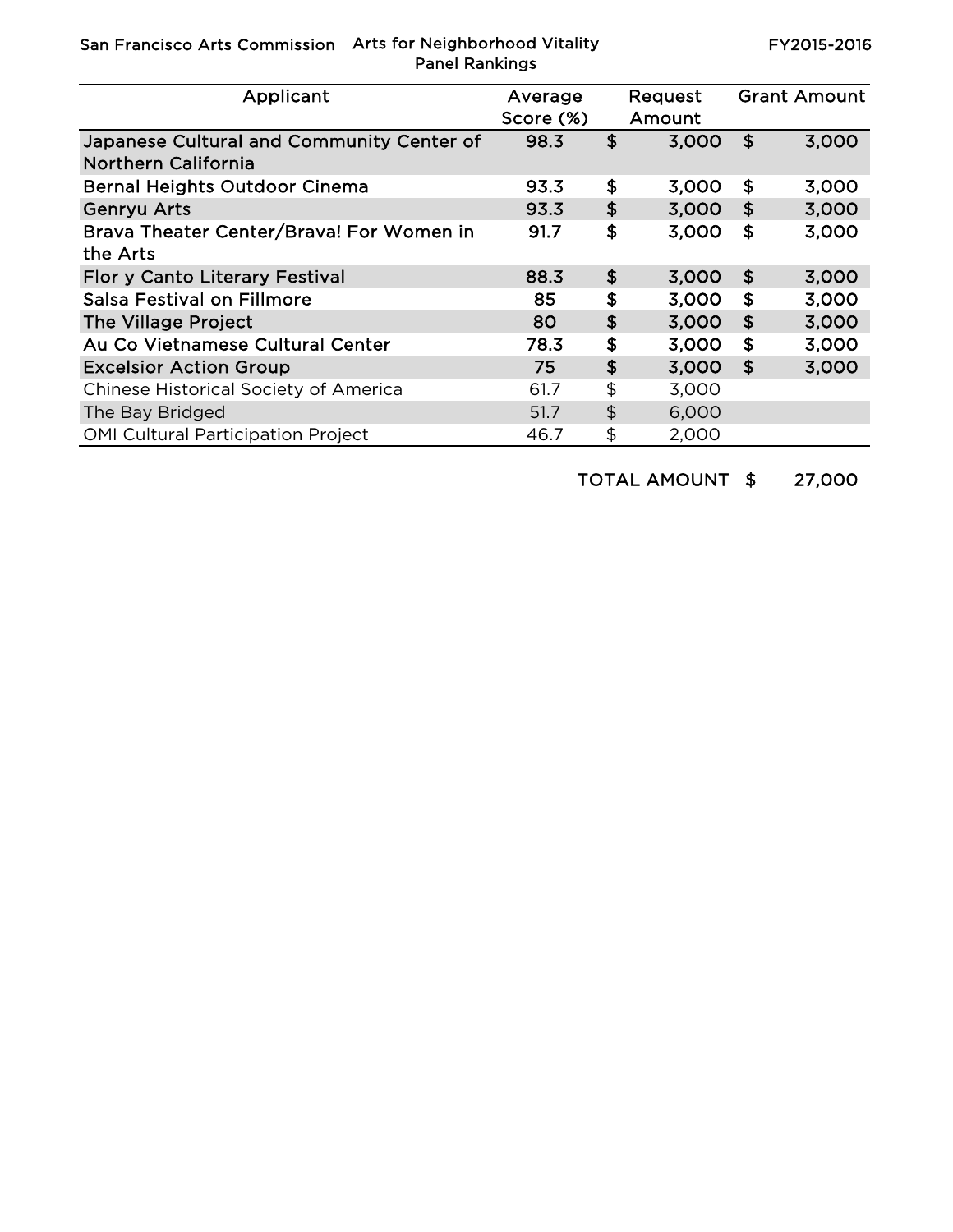San Francisco Arts Commision **Arts for Neighborhood Vitality** Recommended Applicants - Project Summaries

FY2015-2016

| Grantee                                                        | <b>Grant Amount</b>    | <b>Project Description</b>                                                                                                                                                                                                                                                                                                                                                                                                                                                                                                                                                                                                                                                                                        |
|----------------------------------------------------------------|------------------------|-------------------------------------------------------------------------------------------------------------------------------------------------------------------------------------------------------------------------------------------------------------------------------------------------------------------------------------------------------------------------------------------------------------------------------------------------------------------------------------------------------------------------------------------------------------------------------------------------------------------------------------------------------------------------------------------------------------------|
| Au Co Vietnamese<br><b>Cultural Center</b>                     | $\frac{1}{2}$          | 3,000 Au Co Vietnamese Cultural Center (ACVCC) and its collaborators Burmese Youth<br>Association, Lao American National Alliance, Lao Seri Association, the Samaki Project<br>(Cambodian community), and the San Francisco Wushu Team, are seeking a grant of \$3,000<br>to support the 2016 Mid-Autumn Harvest Festival to be held on September 24, 2016 at the<br>Tenderloin Park and Recreation Center.                                                                                                                                                                                                                                                                                                       |
| <b>Bernal Heights</b><br>Outdoor Cinema                        | \$<br>3,000            | The proposed free film screenings for the 2016 Bernal Heights Outdoor Cinema season will<br>include four days of screenings, SEPTEMBER 8, 9, 10, & 27, 2016. Each program runs from<br>approximately 7:00-10:00pm. The screenings will be staged at different locations in the<br>neighborhood including open air parks, public venues, neighborhood businesses and<br>institutions. In addition to showcasing the work of local film and video makers, many of the<br>programs feature local musicians. The ANV funds will be used to fund technical production<br>and staging expenses with a small portion covering marketing and promotion.                                                                   |
| <b>Brava Theater</b><br>Center/Brava! For<br>Women in the Arts | $\frac{1}{2}$<br>3,000 | Brava requests \$3,000 for the 4th annual Baile en la Calle: The Mural Dances, presented May<br>1, 2016 throughout the Mission District's 24th Street Corridor. Partners include Precita Eyes<br>Muralists, Loco Bloco, Cuicacalli Escuela de Danza, Queer Cultural Center, Calle 24 Latino<br>Cultural District, and queer Latina artist/archivist Vero Majano. The event will compensate<br>approximately 60 multi-generational dancers, musicians, technicians, and muralists and<br>highlight LGBTQ Latino/a histories, artists, and activists. Mural tours led by Precita Eyes<br>Muralists Docents will accommodate between 150-200 audience members at each site. ANV<br>funds will support artists' fees. |
| Excelsior Action Group \$                                      |                        | 3,000 The 14th Annual Excelsior Festival will be held October 16, 2016 at the Persia Triangle, Mission<br>at Ocean. The largest event in the Excelsior, the Festival brings the diverse community<br>together to share the rich mix of music, culture, and crafts showcasing community talents<br>and bridging language differences through the universal language of the arts. It's a significant<br>opportunity for residents to display and experience the power of arts and culture since we<br>have few performances and gallery spaces. ANV funds will be used to help pay for<br>honorariums for performers, permits, and promotion.                                                                       |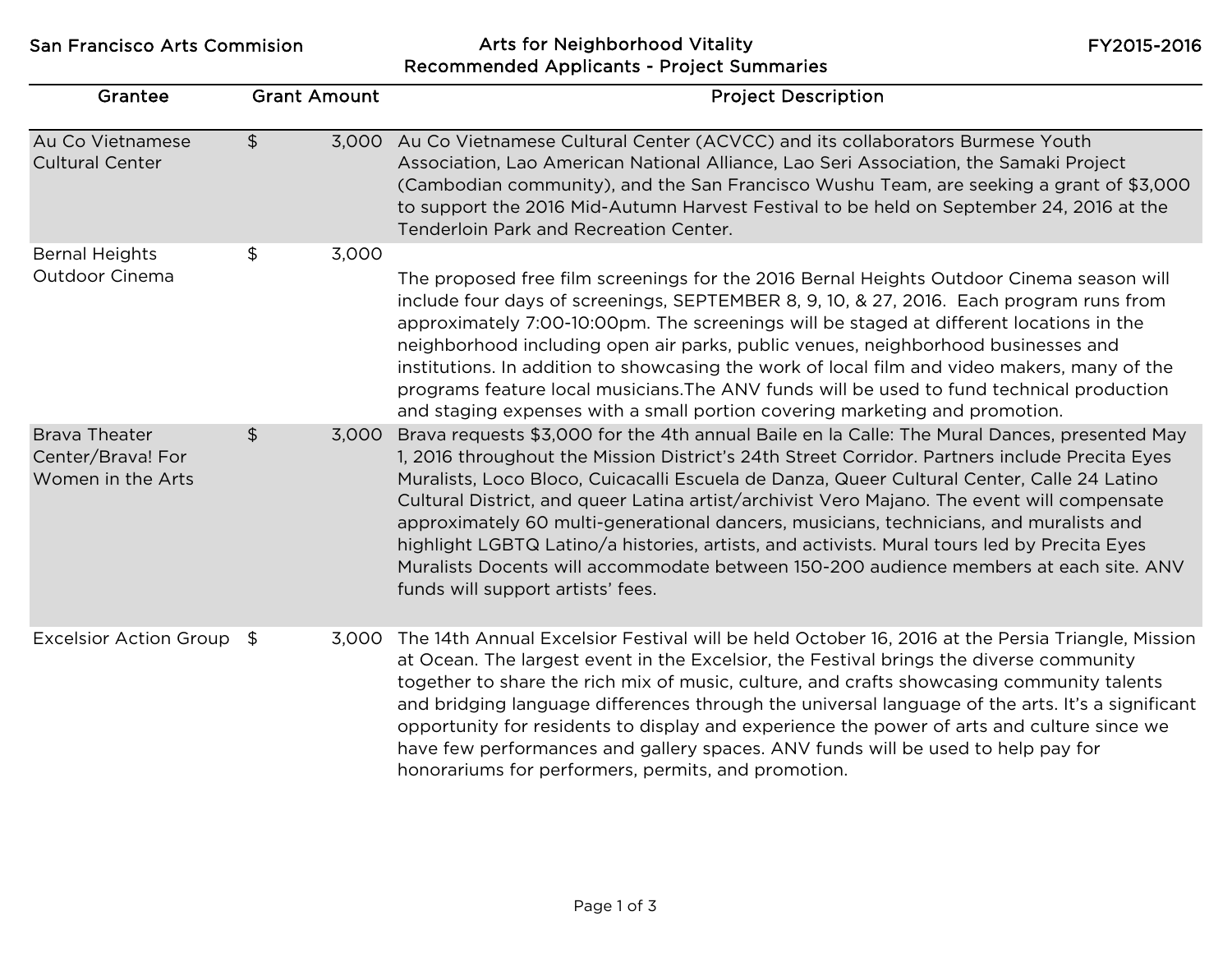| <b>San Francisco Arts Commision</b>                                 |               | Arts for Neighborhood Vitality<br><b>Recommended Applicants - Project Summaries</b>                                                                                                                                                                                                                                                                                                                                                                                                                                                                                                                                                                                                                                                                                                                                                                              | FY2015-2016 |
|---------------------------------------------------------------------|---------------|------------------------------------------------------------------------------------------------------------------------------------------------------------------------------------------------------------------------------------------------------------------------------------------------------------------------------------------------------------------------------------------------------------------------------------------------------------------------------------------------------------------------------------------------------------------------------------------------------------------------------------------------------------------------------------------------------------------------------------------------------------------------------------------------------------------------------------------------------------------|-------------|
| Flor y Canto Literary<br>Festival                                   | \$<br>3,000   | Friday May 20th, the two day festival begins with an evening "Paseo Poético" or Poetry Walk,<br>featuring 6-8 simultaneous one hour free poetry readings. On May 21st, Saturday's events<br>include free writing workshops, literary panels, and literacy activities for children. An evening<br>poetry reading will close the festival held entirely within the 24th Street Cultural Corridor.<br>Grant funds will go toward festival website maintenance, an archivist, poetry reading and<br>panel curators, and writing workshop instructors. Additionally, funds will be used for the 5<br>featured poets for Saturday night's event, and for two poets' receptions.                                                                                                                                                                                        |             |
| Genryu Arts                                                         | \$            | 3,000 Genryu Arts respectfully requests a grant of \$3,000 to support the 5th Annual Japan Day in<br>SF Japantown scheduled for Sunday, June 17, 2017 from 12p - 4p. This Festival, Japantown's<br>celebration of the "Obon" (festival of the spirits) community ritual, expresses its connection<br>to the ancestors through the Japanese cultural arts.                                                                                                                                                                                                                                                                                                                                                                                                                                                                                                        |             |
| Japanese Cultural and<br>Community Center of<br>Northern California | $\frac{1}{2}$ | 3,000 The Japanese Cultural and Community Center of Northern California (JCCCNC) will present<br>its 24th Annual Children's Day Festival in Japantown on May 7, 2016. This free event is open<br>to the public and provides a unique multi-cultural experience to over 1,600 residents and<br>visitors to Japantown through diverse performing arts, crafts, activity booths and<br>demonstrations. This festival also serves as a fundraiser for several cultural and arts<br>organizations within Japantown and the Western<br>Addition through food and activity sales and has provided exposure to small businesses in<br>the Japan Center malls. Grant funds from the SFAC will enable the JCCCNC to expand<br>outreach efforts to additional multi-cultural and arts organizations by providing additional<br>booths, performance groups, and advertising. |             |
| Salsa Festival on<br>Fillmore                                       | \$            | 3,000 This proposal requests \$3000 to support the July 2016 Salsa Festival on Fillmore. This event<br>will comprise two nights of music, dance performances, and dance classes that will serve an<br>estimated 2500 people at the Fillmore Center Plaza. This free outdoors event will present two<br>10-20 piece Latino music ensembles, two Bay Area Latino dance companies and offer two<br>days of instructional dance classes. Awarded Arts Commission funds will support the fees of<br>the participating<br>artists.                                                                                                                                                                                                                                                                                                                                     |             |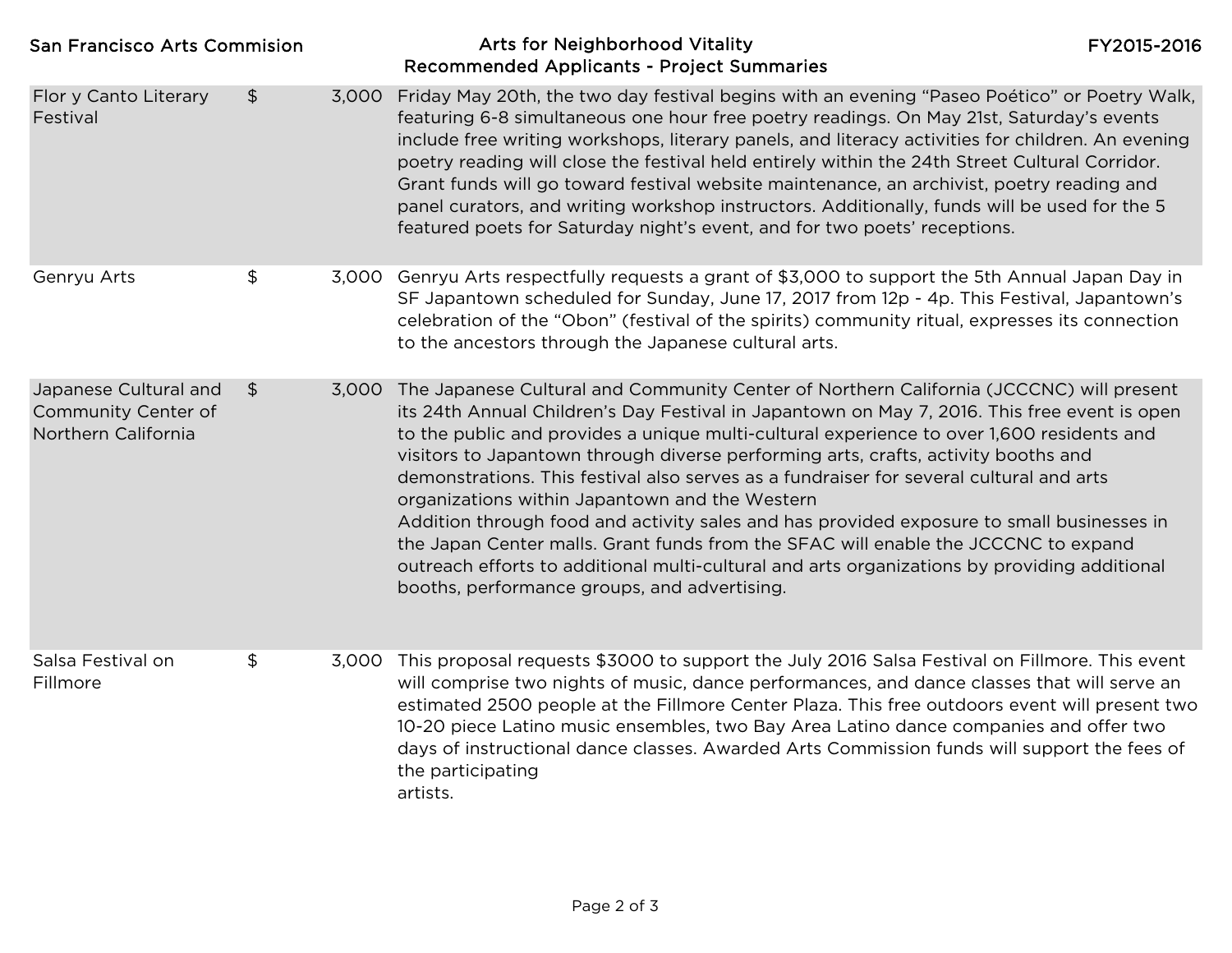| <b>San Francisco Arts Commision</b> |    | Arts for Neighborhood Vitality<br><b>Recommended Applicants - Project Summaries</b>                                                                                                                                                                                                                                                                                                                                                                                                                                                                                                                                            | FY2015-2016 |
|-------------------------------------|----|--------------------------------------------------------------------------------------------------------------------------------------------------------------------------------------------------------------------------------------------------------------------------------------------------------------------------------------------------------------------------------------------------------------------------------------------------------------------------------------------------------------------------------------------------------------------------------------------------------------------------------|-------------|
| The Village Project                 | \$ | 3,000 The Village Project requests \$3000 to support its February 2017 Mardi Gras--San Francisco<br>Style. The event will begin with free blues concert at the Fillmore Center Plaza, followed by a<br>New Orleans style procession through the Fillmore's commercial corridor, stopping at local<br>businesses from Post Street to Golden Gate Avenue and concluding with a masquerade ball<br>at the West Bay Conference Center, 1290 Fillmore. The project will serve an estimated 600<br>people. Awarded Arts Commission funds will support the participating artists' fees and the<br>event's partial publicity expenses. |             |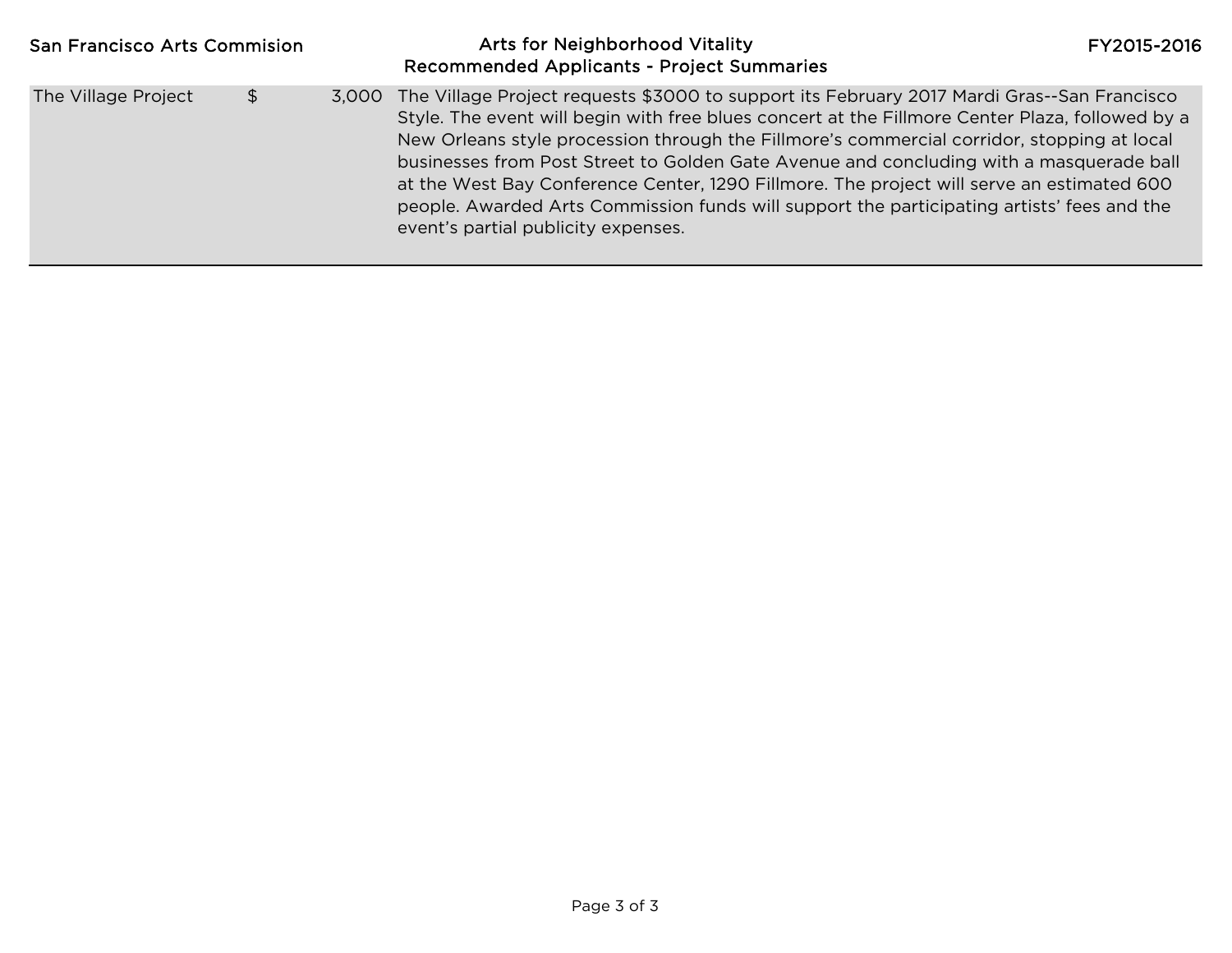# Side C san francisco

# Arts for Neighborhood Vitality (ANV) | guidelines

FY16 GRANT CYCLE | FOR PROJECTS TAKING PLACE MAY 2016 — JUNE 2017

#### San Francisco Arts Commission

Tom DeCaigny Director of Cultural Affairs

401 Van Ness Avenue, Ste. 325 San Francisco, CA 94102 tel 415-252-2590 fax 415-252-2595 Community Arts & Education Programs: care are are extractively. facebook.com/sfartscommission Public Art Civic Design Review twitter.com/SFAC SFAC Galleries Community Arts & Education children Equipment Control Equipment Control Control Control Control Control Control Control Control Control Co



City and County of San Francisco

## APPLICATION DEADLINE: December 15, 2015 (email submission)\*

## Grants for Neighborhood Festivals & Art Walks

\*A translation of this grant application is available upon request; however, only applications in English will be accepted.

Una traducción de esta solicitud de aplicación está disponible a petición; sin embargo, solamente se aceptarán solicitudes en inglés. Favor de comunicarse con Kate Patterson-Murphy al 415-252-4638 ó Kate.patterson@sfgov.org para una traducción al español.

此拨款申请书的翻译版本将应请求而提供;然而,只有英文版本的申请书才会被接纳。请联系 Esther lp以获取中文翻译 。联系电话: 415-252-2536 或 电子邮箱: esther.ip@sfgov.org。

Ang pagsasalin sa Tagalog ng aplikasyon para sa pagkalooban na ito ay makukuha kung hihingilin. Ngunit ang aplikasyon sa Ingles lamang ang aming tatanggapin. Para sa tulong, maaring i-contact si Cece Carpio, 415-554-6080 o cece.carpio@sfgov.org.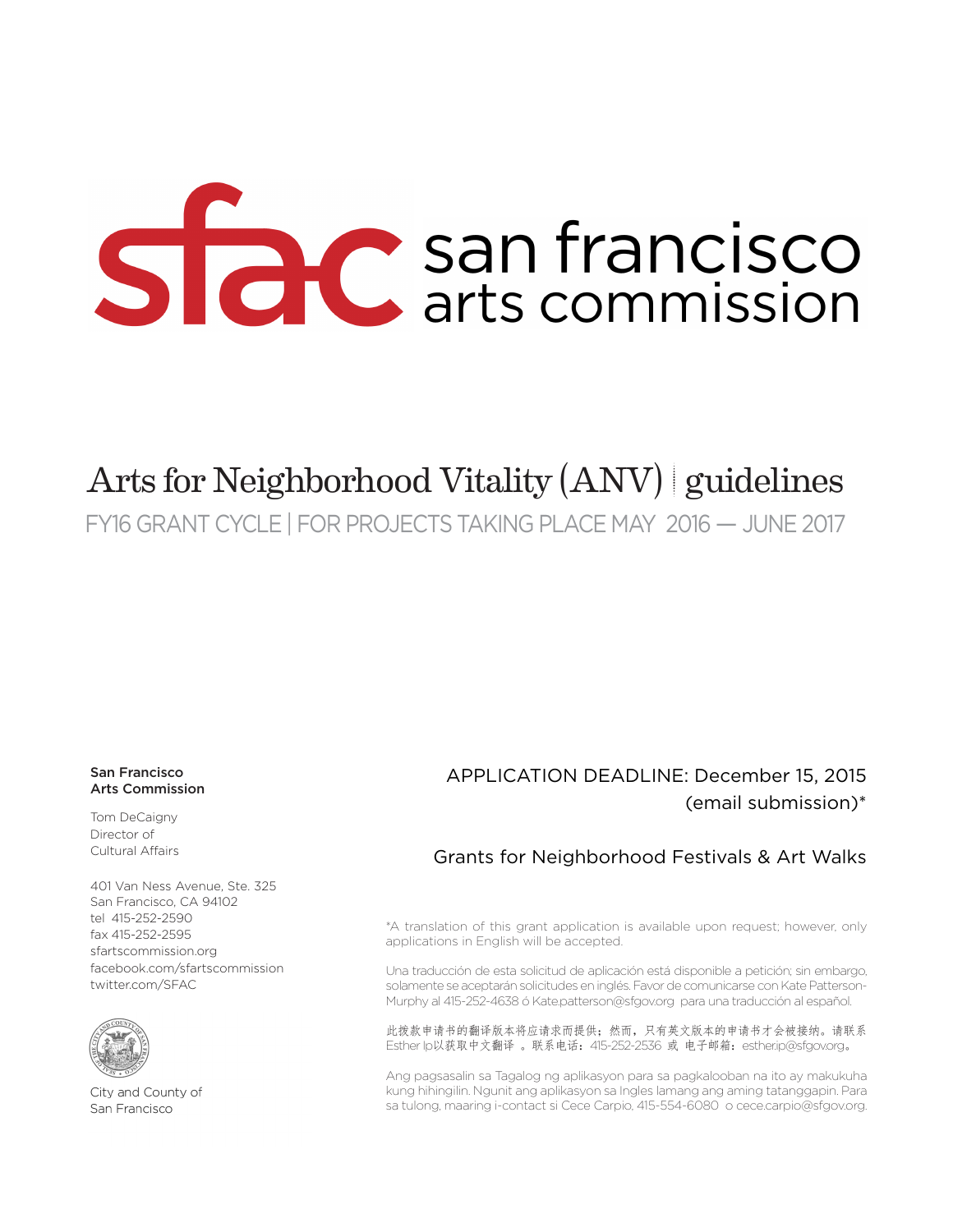**arts for neighborhood vitality (ANV)** grant guidelines | FY16 grant cycle

For projects taking place: May 1, 2016 — June 30, 2017

APPLICATION DEADLINE: December 15, 2015

## about SFAC grants

The San Francisco Arts Commission's grantmaking programs are committed to supporting and building cultural resources for our City's diverse arts communities. The SFAC stewards the Cultural Equity fund, the Neighborhood Cultural Centers fund and other City resources to foster the values and increase the impact of cultural equity and neighborhood arts. The SFAC supports San Francisco artists, arts organizations, and historically underserved communities through grants, technical assistance and capacity building, economic development, arts education initiatives and communitybased Cultural Centers. For eligibility questions, contact Program Officer Liz Ozol 415- 252-2231 or Liz.Ozol@sfgov.org.

## ANV grants: grants for neighborhood festivals & art walks

The Arts for Neighborhood Vitality grant was founded to support small, neighborhoodcentered, publicly accessible art walks and festivals where art and culture are main components. Projects should be an event—rather than an ongoing program—and should highlight the integration of arts and economic vitality of the specific neighborhood. Applicants may not apply for multiple grants from the Arts Commission to support the same project. Grants are awarded directly to the applicant or fiscal sponsor responsible for managing the project and the budget.

This grant program is administered by the San Francisco Arts Commission with support from Grants for the Arts (GFTA).

- **Applicants must identify a San Francisco neighborhood** and demonstrate a strong connection and history of service provision to the neighborhood and residents.
- **Grants may be up to \$3,000** and must demonstrate a 50% cash match to the grant award.
- **Projects and related expenses must take place during the grant period**: May 1, 2016–June 30, 2017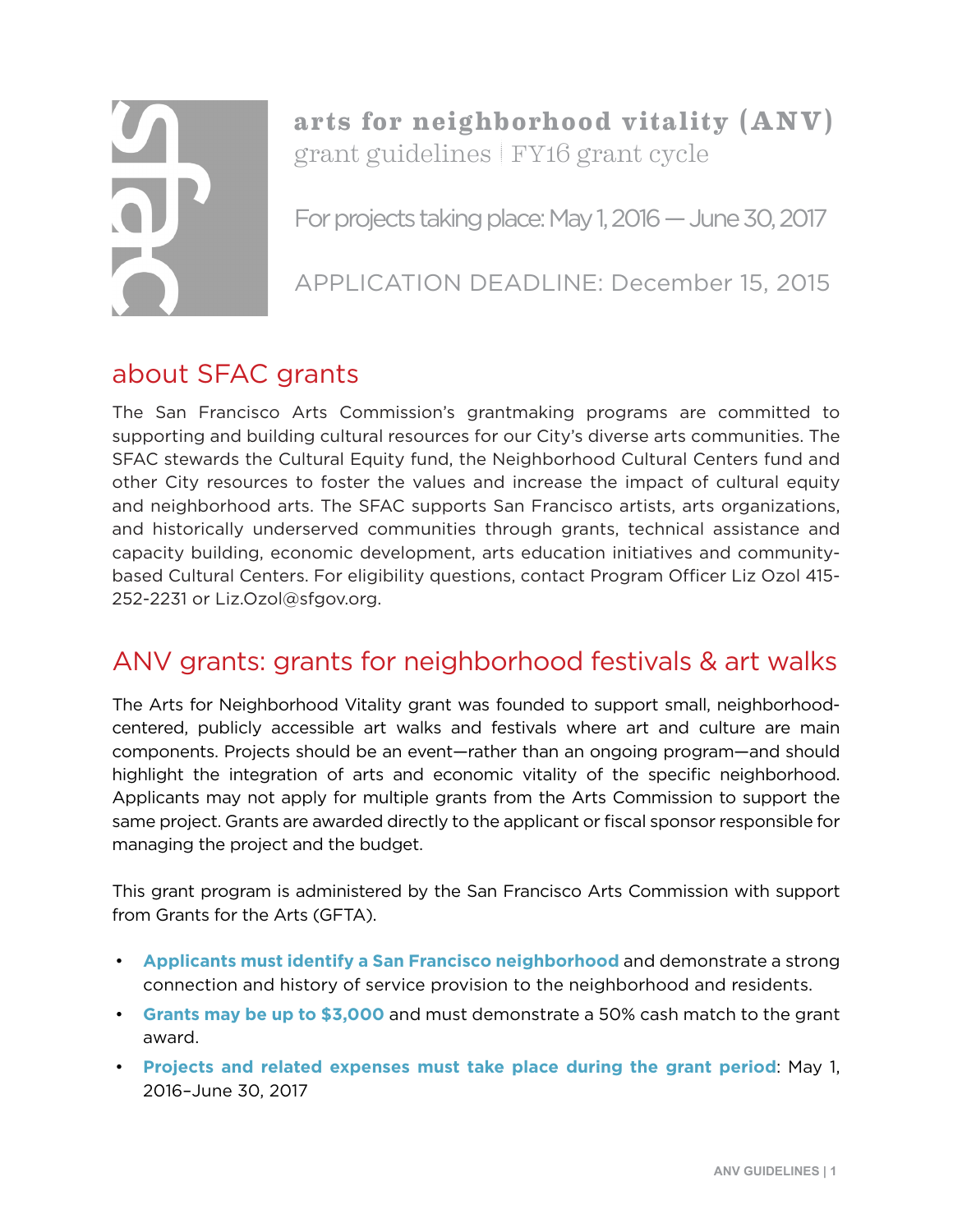# **arts for neighborhood vitality (ANV)** eligibility | restrictions | requirements

## applicant eligibility

Please read this section carefully to ensure eligibility. If you have questions, please contact staff prior to submitting an application.

## **An eligible organization:**

- is a community or arts based organization that has an established relationship and stable presence in the neighborhood served.
- is San Francisco-based. Organization must be housed with its mailing address in San Francisco. Project must be a public event taking place in San Francisco.
- provides a 50% cash match to the grant.
- has completed reporting requirements for any past grants. If you have defaulted on a grant, you are not eligible for funding until your default has been rectified.
- is tax-exempt with 501(c)(3) nonprofit status OR is fiscally sponsored by a tax-exempt organization.
- is proposing a discrete event, not an activity within a larger festival or program.
- must not be in default on any grants or loans from: (1) SFAC, (2) other City departments (including, without limitation, Department of Children, Youth, and their Families; Office of Economic and Workforce Development; Mayor's Office of Housing and Community Development; and Grants For The Arts), (3) Northern California Grantmakers Arts Loan Fund; (4) Northern California Community Loan Fund, (5) Community Arts Stabilization Trust; or (6) the Center for Cultural Innovation. This default clause was expanded due to the fact that SFAC has a fiduciary relationship with these particular organizations, through either shared City resources or other pooled philanthropic funds.

**Examples of community based organizations include:** neighborhood associations, tenants' groups, social service organizations, social justice organizations, neighborhood advocacy groups, merchant associations, health centers.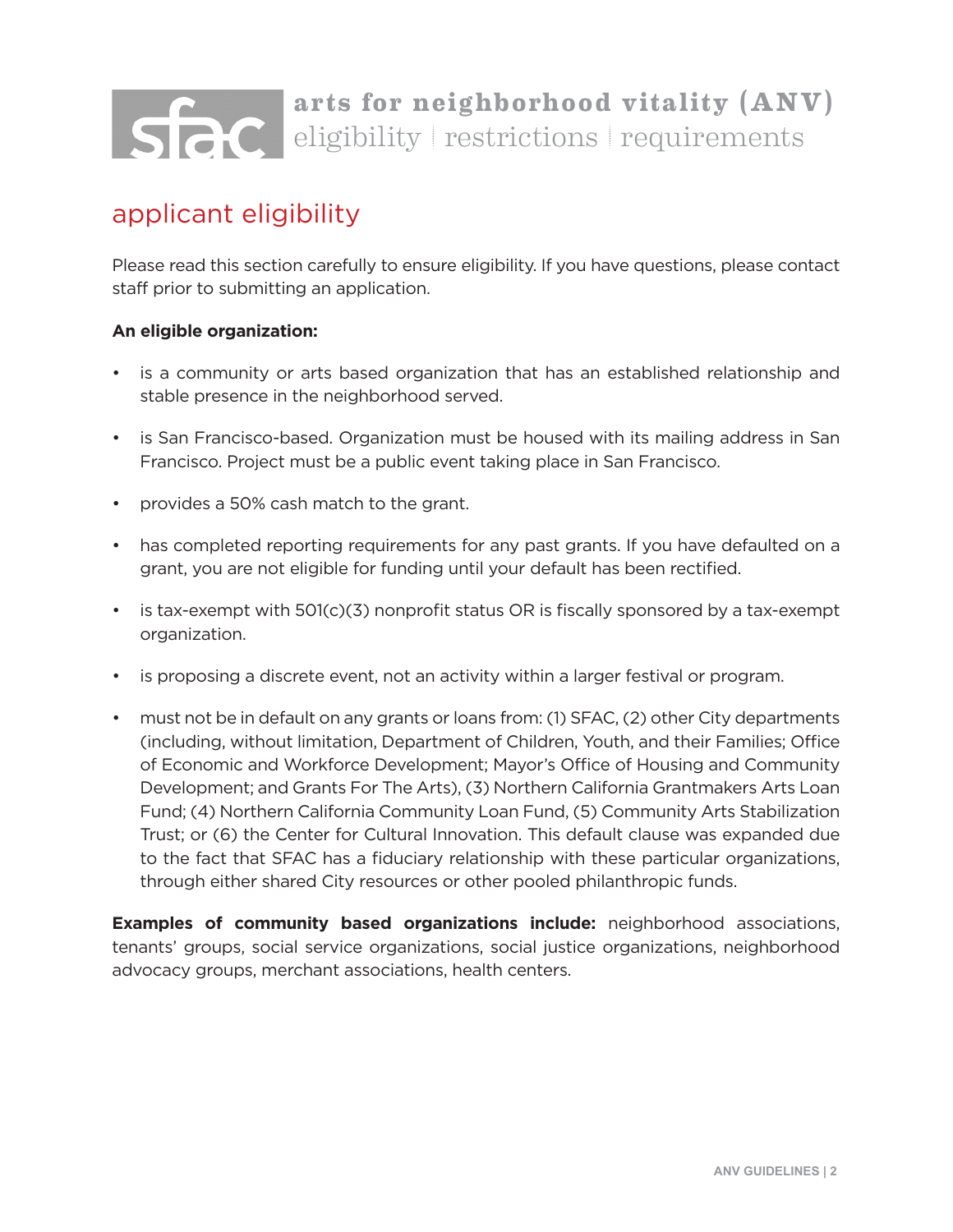# **arts for neighborhood vitality (ANV)** SPC eligibility restrictions requirements

## funding policies

## **Funding Restrictions:**

- Applicants cannot receive simultaneous funds from multiple SFAC or GFTA programs to support the same project.
- Programs that are directly administered by other City agencies are not eligible to apply.
- Applicants cannot submit more than one application to the Arts for Neighborhood Vitality grant program.
- The award of funds does not imply that SFAC or any other City agency will produce or present the event. It is the responsibility of the applicant to secure a venue for public activities.
- Previous Arts for Neighborhood Vitality grants must be closed out before new Arts for Neighborhood Vitality grant funds can be released. If you currently have an open grant, please take this policy into account as you plan the timeline for your new grant.

## what we fund:

- o Artistic and cultural performance fees (musicians, dancers, theater groups, etc.)
- o Project related administrative expenses
- o Art supplies for engagement activities taking place during the event
- o Permit and insurance fees
- o Staging or technical equipment for the presentation of artistic performers
- o Marketing and promotion costs associated with outreach for the event

## what we do not fund:

- o Capital improvement projects
- o Programs in the schools during school hours
- o Awards for competitions
- o Food or hospitality expenses
- o Non-arts entertainment costs (balloons, clowns, face-painting, bouncing castles, etc.)
- o An ongoing series of activities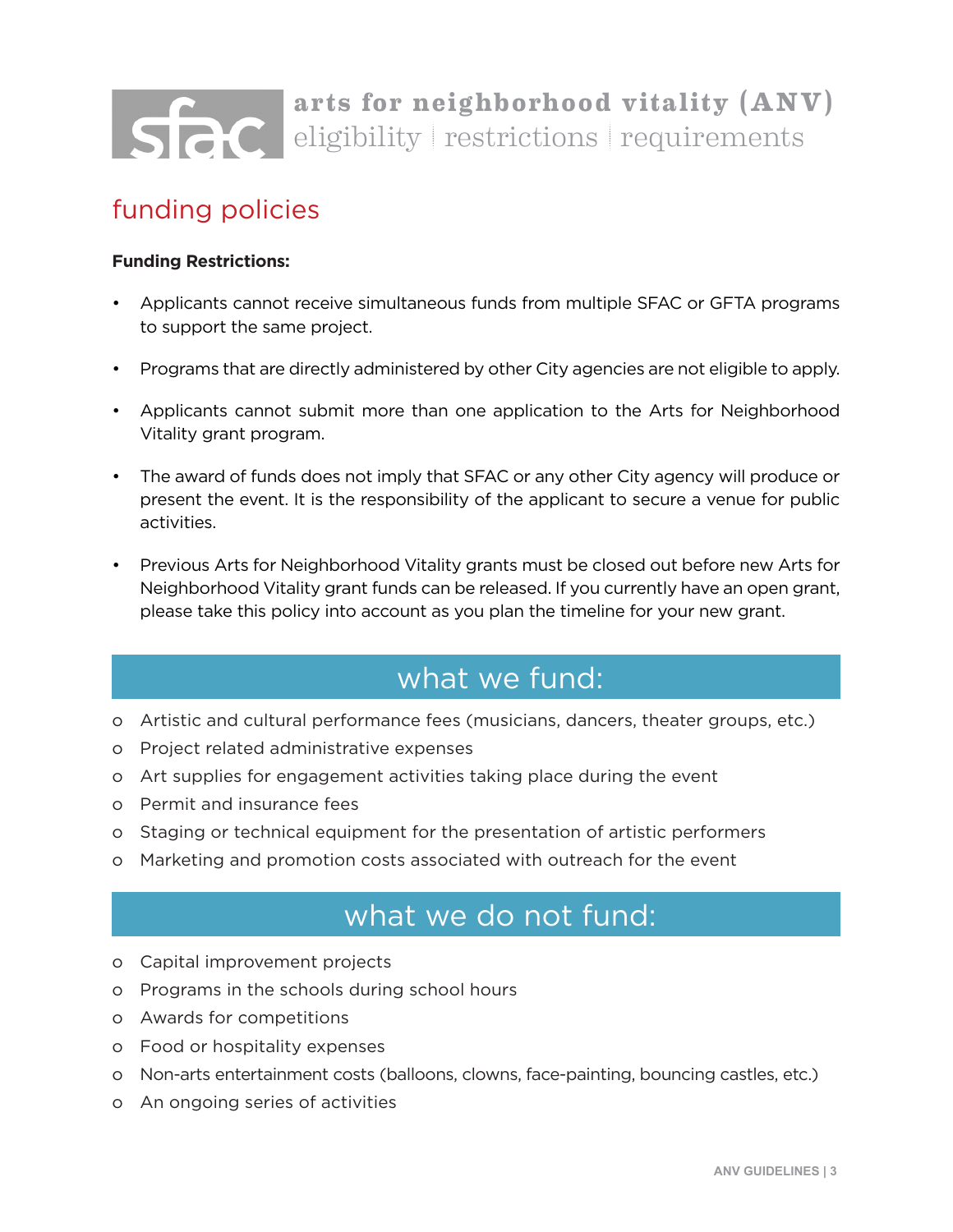# **arts for neighborhood vitality (ANV)** eligibility | restrictions | requirements

## requirements (if awarded the grant)

## **Required Documentation:**

Grantees must submit the following to set up their grant and show they are in compliance with the City of San Francisco's guidelines. These requirements are subject to change and applicable to any and all active grants.

Fiscally Sponsored grantees please note: All requirements for legal and financial documentation apply to your fiscal sponsor, including insurance and vendor compliance. An approved legal agent of your fiscal sponsor must sign-off on grant agreements, invoices, and waivers.

## **Applicants who receive funding must be able to enter into the following agreements:**

- **• Grant Agreements:** If your application is selected for funding you will become a grantee with the SFAC. Grantees must sign a standard contract with the City & County of San Francisco required of all entities contracting with the City.
- **• Insurance and Waiver Requests:** The City & County of San Francisco requires three forms of insurance coverage from grantees: General Liability, Workers' Compensation, and Commercial Automobile Insurance. Certificates demonstrating adequate coverage must be provided.
	- o General Liability coverage must be maintained at a minimum of \$1 million each occurrence and \$2 million aggregate. The "City & County of San Francisco, its officers, agents and employees" must be named as additional insured and San Francisco Arts Commission, Attn: Community Investments must be named as the certificate holder.
	- o Workers' Compensation insurance coverage must be a minimum of \$1 million. San Francisco Arts Commission, Attn: Community Investments must be named as the certificate holder.
	- o Automobile Insurance coverage must be at a minimum of \$1 million. If you do not have the required insurance or do not have coverage at the required levels, you will have to submit a waiver request. Please note that all waiver requests are subject to approval by the City Risk Manager's office. At their discretion, the Risk Manager may request additional proof of coverage or information.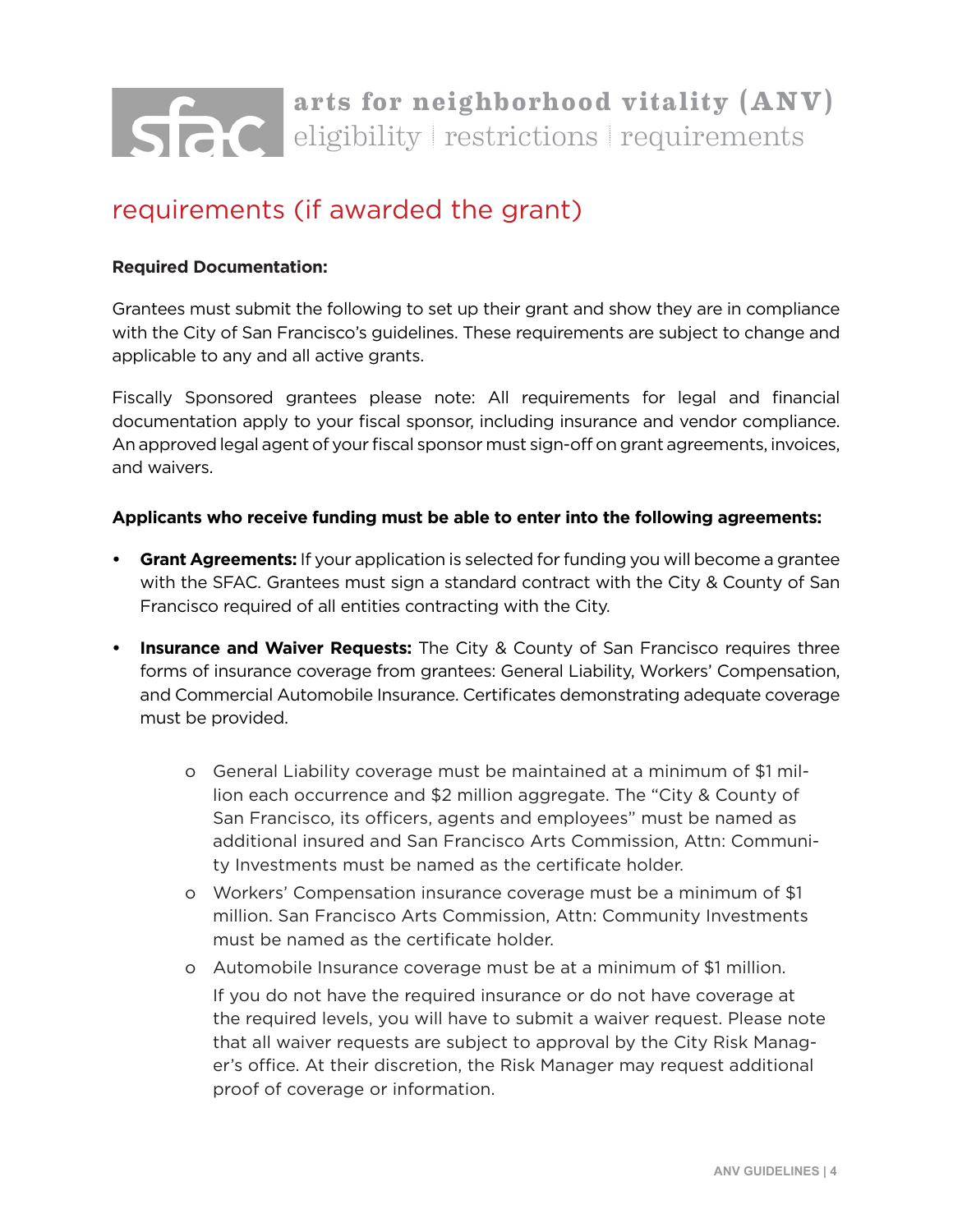A General Liability waiver request does not release grantees from the obligation to have coverage for your project activities through a venue or other presenting agent. If a venue will not be covering your events, you must purchase event insurance. Event insurance certificates must name the "City & County of San Francisco, its agents, officers and employees" as additional insured and the San Francisco Arts Commission, Attn: Community Investments, as certificate holder.

**• Human Rights Commission Non-Discrimination Documentation:** First time grantees must be certified as meeting the legally mandated non-discrimination and equal benefits requirements of the City of San Francisco. Please note that this is a one-time process, but it is extensive and can take several months.

## if awarded:

- Grantees must credit **"the San Francisco Arts Commission"** in all printed material relating to the funded program.
- The event must be completed within the Grant Period from May 1, 2016 to June 30, 2017.
- A final report must be submitted within 30 days from the end of the grant period.

## final reports & extensions

## **Final Reports:**

Grantees must submit a satisfactory final report within 30 days of the end of the grant window. If a final report is not received the grantee will be in default. Grantees are responsible for submitting a timely report. A reminder will not be sent at the end of the grant period. The report forms are available for download at:

http://www.sfartscommission.org/CAE/grants/instructions-for-grant-award-recipients/ final-report-instructions-and-forms/

## **Extensions & Project Modifications:**

If you need additional time to complete your project or need to change your project plan, please contact staff Liz Ozol at Liz.Ozol@sfgov.org or 415-252-2231 to request an extension and/or scope change prior to the close of your grant window. Almost all extension requests are approved if the project retains the spirit and intent of the original grant and the request is received before the end of the grant window.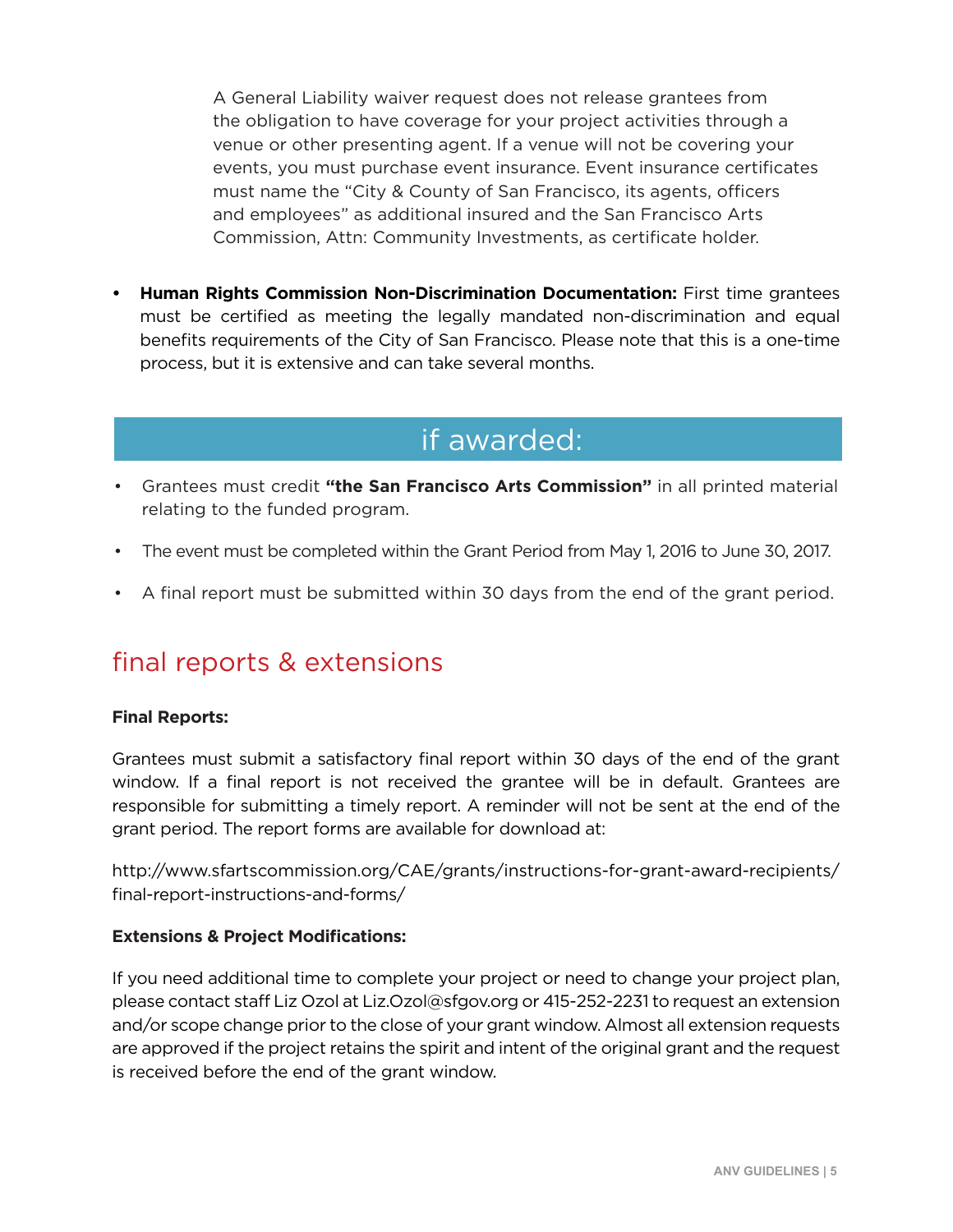# **arts for neighborhood vitality (ANV) SPC** evaluation & scoring criteria

## criteria for evaluation

Arts for Neighborhood Vitality Grants support efforts where neighbors — residents, artists, schools, service organizations, and businesses — collaborate and partner to share and celebrate their neighborhood. The criteria are listed below:

## **Quality and Depth of Community Impact and Neighborhood Engagement**

- Depth of applicant's rootedness and/or immersion in the neighborhood.
- Extent of the project's engagement of residents.
- Extent to which neighborhood is likely to be well served and enriched by project.

## **Quality of Arts Components**

- Arts components are an integral and central focus of the event.
- Project highlights community-valued arts and culture.
- Ability of project to temporarily enliven neighborhood spaces.

## **Quality of Non-Arts Engagement**

- Extent of the project's engagement of non-arts neighborhood entities.
- Engagement demonstrates mutual benefit between arts and non-arts partners.

## **Project Feasibility**

- Clarity of vision and goals to serve the targeted neighborhood.
- Soundness of implementation plan and budget.
- History of completing projects of a similar scope and scale, OR demonstrable capabilities suggesting ability to execute project.

## important dates

December 15, 2015 March 2016 May 1, 2016 — June 30, 2017 For Questions Liz Ozol: 415-252-2231 | Liz.Ozol@sfgov.org Applications Due Award Announcement Grant Period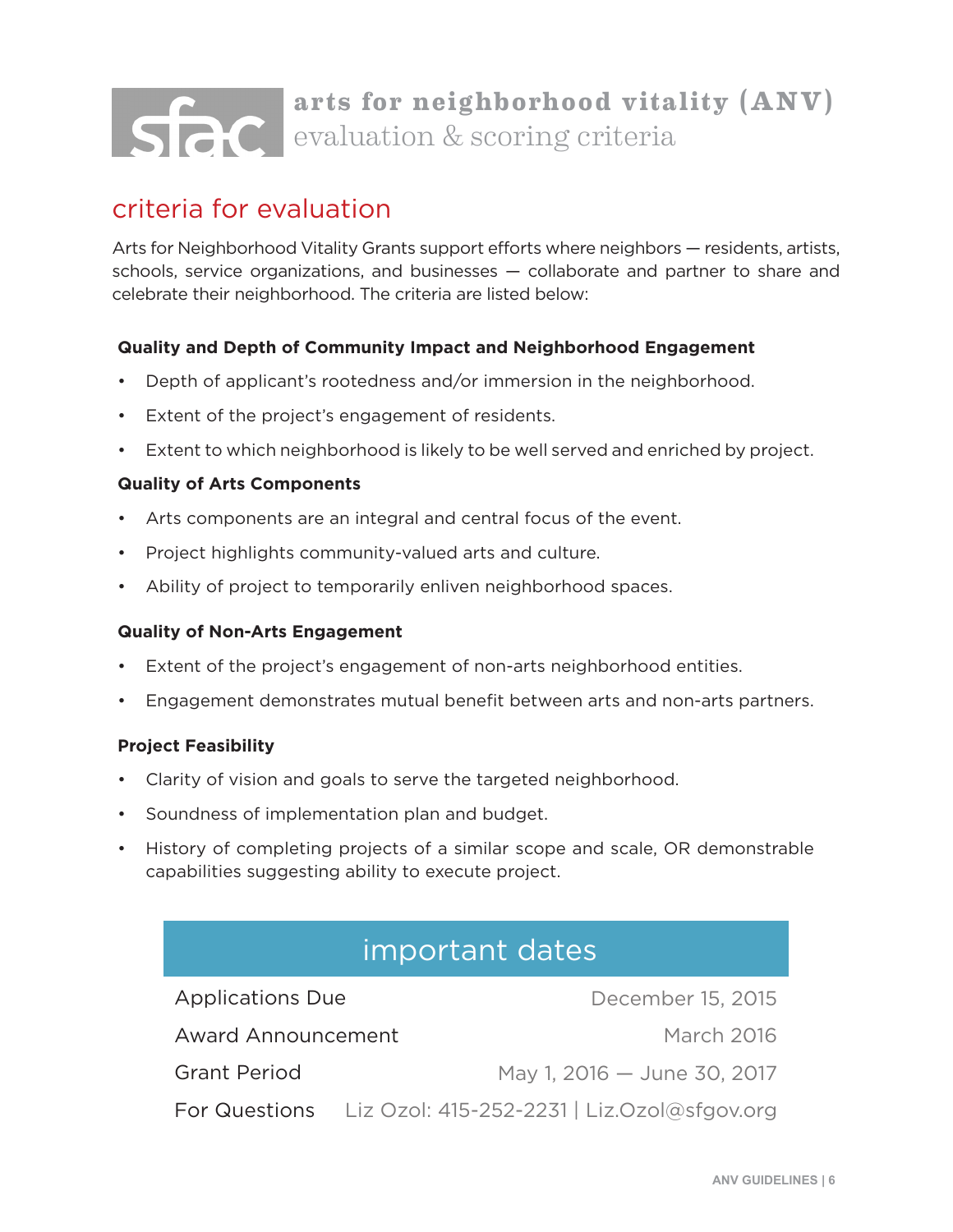# **arts for neighborhood vitality (ANV)** application process & how to submit

## application process

Read through the **Guidelines** including the **Criteria for Evaluation** before beginning the application.

Submit a **single word document** containing the application elements in the order listed:

- **1. Application:** Fill out completely, with as much detail as possible.
- **2. Project Budget Form**
- **3. Project Budget Notes:** Budget must demonstrate a 50% cash match of the request.
- **4. List of Staff Members and Key Personnel** with their organization, title, and role in the proposed project.
- **5. List of Partners and Collaborators:** Include their role in the proposed project. (This should include non-arts entities, vendors, merchants, etc.)
- **6. List of Board of Directors** with their affiliation, length of time served, and term expiration.
- **7. Optional:** Event flyer or program from a previous year.

*NOTE: Be mindful of the word count limits for each question. Information that runs over the limit will be redacted and removed prior to the review.*

## how to submit your application

Email complete application and additional attachments in **a single word document** to:

**sfac.grants@sfgov.org**

**by 5:00 p.m. PST on Tuesday, December 15, 2015.** 

Include **"16ANV: (organization name)"** in the email subject line.

*Example: 16ANV: Pegasus and Unicorns United for the Arts*

Applications must be received by email. Hard copy, postal mail, and faxed applications will not be accepted. In fairness to others, we cannot accept late or incomplete applications. An application may be deemed incomplete and ineligible if the individual does not provide the complete set of information in the appropriate format by the deadline. No deadline extensions will be granted.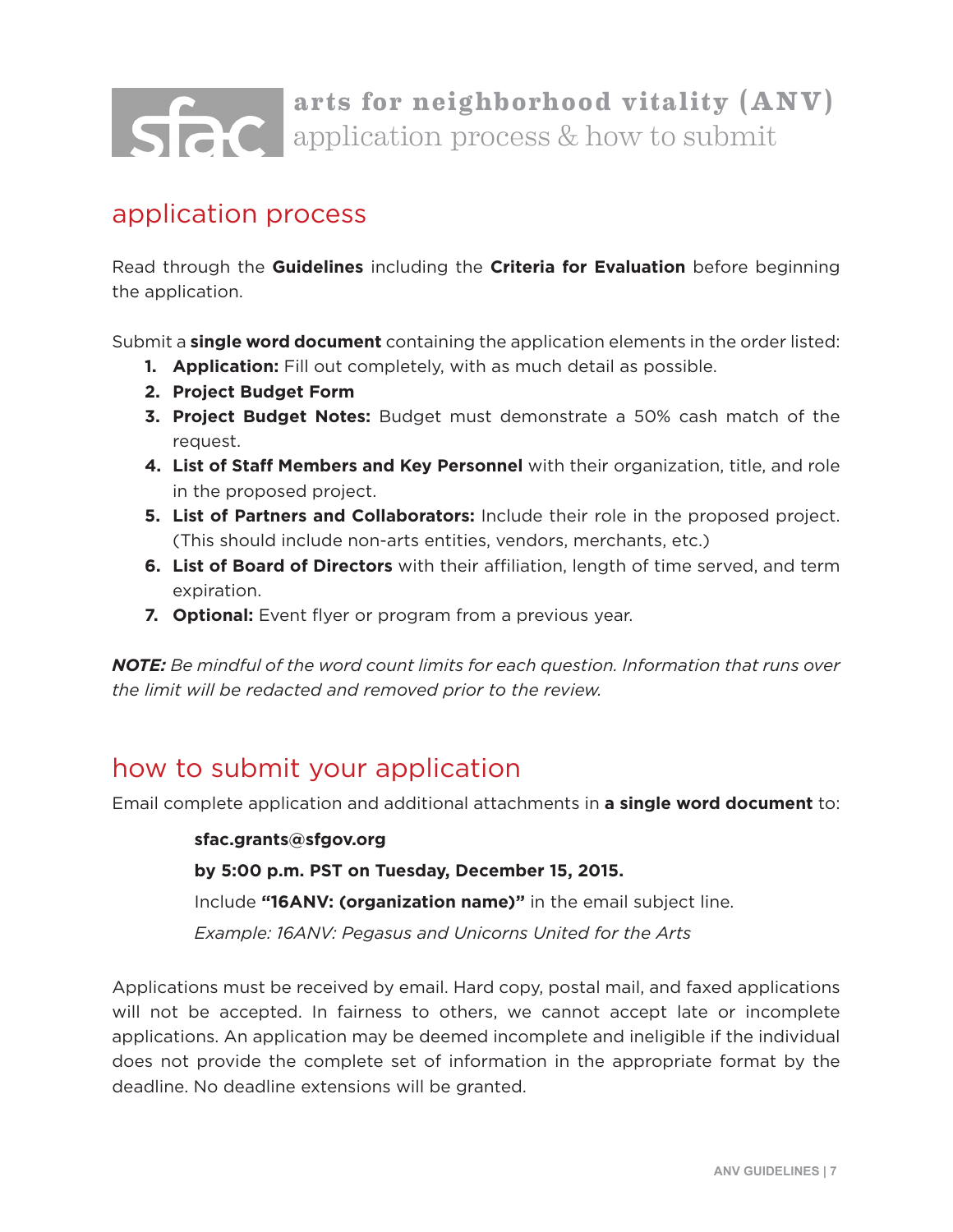# Side San francisco

# Arts for Neighborhood Vitality (ANV) application

FY16 GRANT CYCLE | FOR PROJECTS TAKING PLACE MAY 2016 — JUNE 2017

#### **San Francisco Arts Commission**

Tom DeCaigny Director of Cultural **Affairs** 

401 Van Ness Avenue, Ste. 325 San Francisco, CA 94102 tel 415-252-2590 fax 415-252-2595 sfartscommission.org facebook.com/sfartscommission twitter.com/SFAC



City and County of San Francisco

## APPLICATION DEADLINE: December 15, 2015 (email submission)\* Grants for Neighborhood Festivals & Art Walks

\*A translation of this grant application is available upon request; however, only applications in English will be accepted.

Una traducción de esta solicitud de aplicación está disponible a petición; sin embargo, solamente se aceptarán solicitudes en inglés. Favor de comunicarse con Kate Patterson-Murphy al 415-252-4638 ó [Kate.patterson@sfgov.org](mailto:Kate.patterson@sfgov.org) para una traducción al español.

此拨款申请书的翻译版本将应请求而提供;然而,只有英文版本的申请书才会被接纳。请 联系 Esther lp以获取中文翻译。联系电话: 415-252-2536 或 电子邮箱: [esther.ip@sfgov.org](mailto:esther.ip@sfgov.org)。

Ang pagsasalin sa Tagalog ng aplikasyon para sa pagkalooban na ito ay makukuha kung hihingilin. Ngunit ang aplikasyon sa Ingles lamang ang aming tatanggapin. Para sa tulong, maaring i-contact si Cece Carpio, 415-554-6080 o [cece.carpio@sfgov.org.](mailto:cece.carpio@sfgov.org)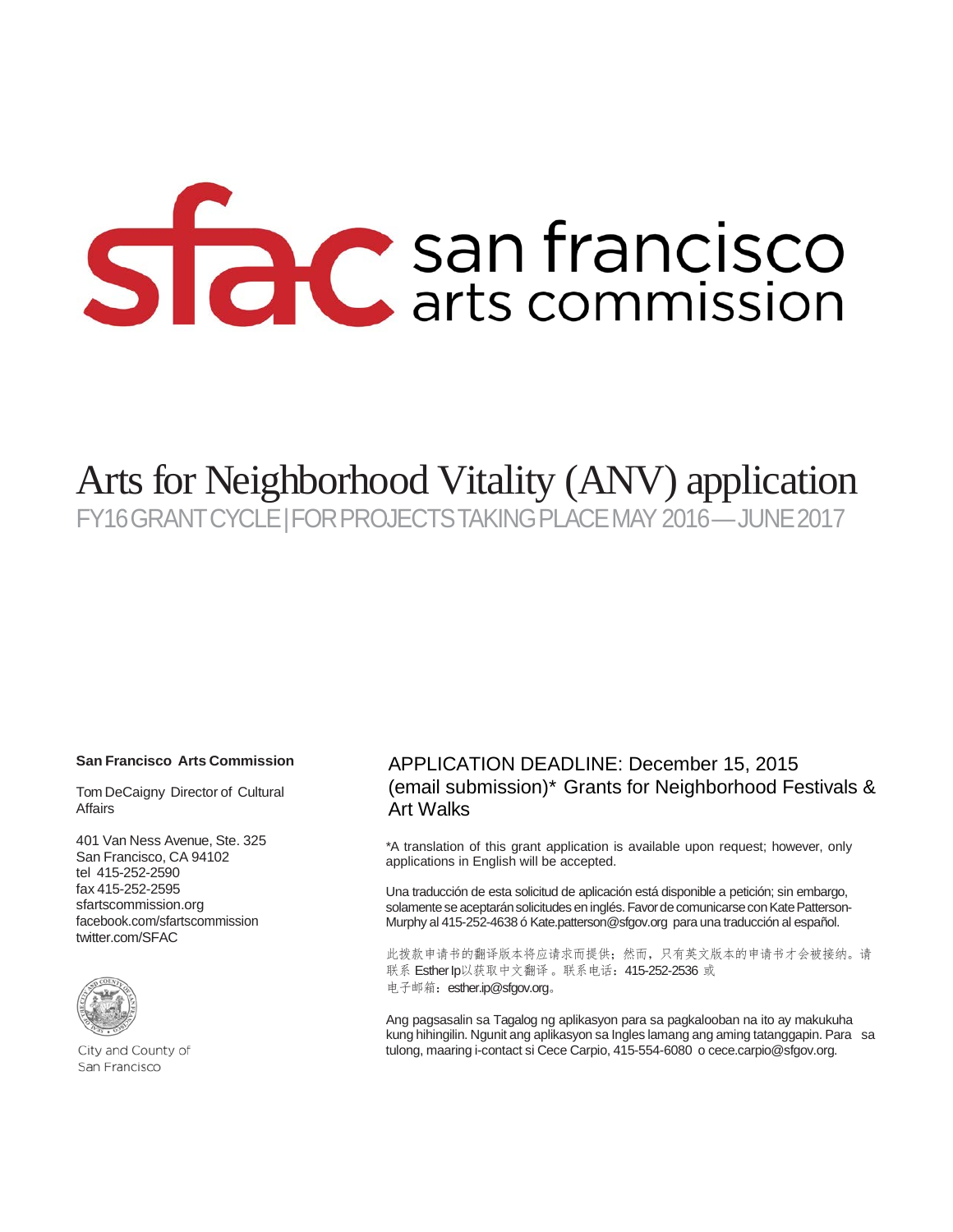# **application submission**

Email complete application **in a single word document** to:

**sfac.grants@sfgov.org by 5:00 p.m. PST on Tuesday, December 15, 2015.**  Include "**16ANV: (organization name)**" in the email subject line. *Example: 16ANV: Pegasus and Unicorns United for the Arts*

Applications must be received by email. **Hard copy, postal mail, and faxed applications will not be**  accepted. In fairness to others, we cannot accept late or incomplete applications. An application may be deemed incomplete and ineligible if the individual does not provide the complete set of information in the appropriate format by the deadline. No deadline extensions will be granted.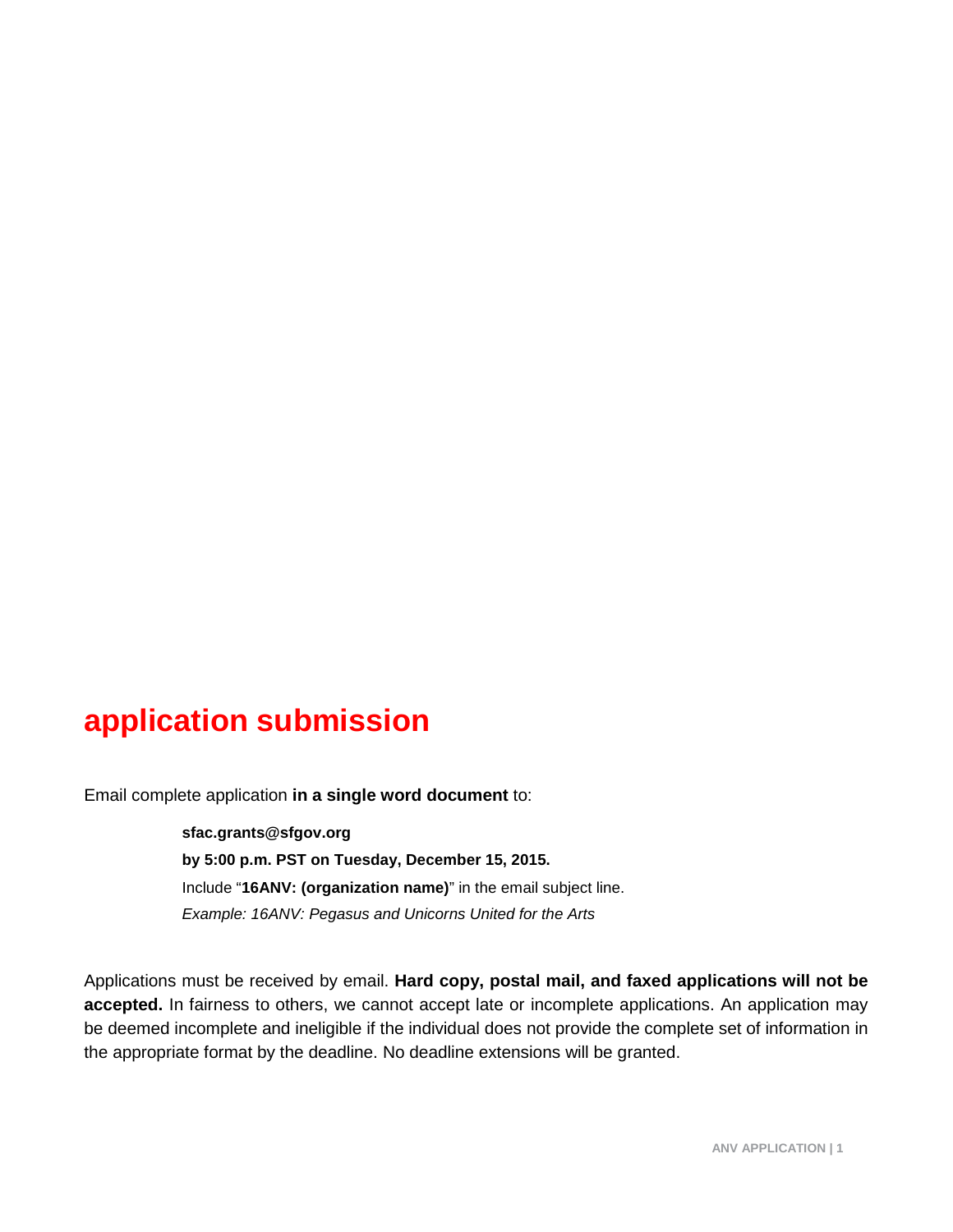# **application form**

#### **ORGANIZATION CONTACT AND INFORMATION**

| MAILING ADDRESS IF DIFFERENT                                  |  |                                                                                                     |                    |  |
|---------------------------------------------------------------|--|-----------------------------------------------------------------------------------------------------|--------------------|--|
| <b>CONTACT PERSON AND TITLE</b>                               |  |                                                                                                     |                    |  |
| <b>MOBILE</b>                                                 |  | <b>FAX</b>                                                                                          |                    |  |
| <b>WEBSITE</b>                                                |  |                                                                                                     |                    |  |
|                                                               |  |                                                                                                     |                    |  |
|                                                               |  | YOUTUBE:                                                                                            |                    |  |
| CHECK BOX IF YOUR GROUP IS A 501(C)(3) ORGANIZATION: $\Box$   |  |                                                                                                     |                    |  |
|                                                               |  |                                                                                                     |                    |  |
| IF NOT A 501(C)(3) ORGANIZATION, STATE OTHER EXEMPT CATEGORY: |  |                                                                                                     |                    |  |
|                                                               |  |                                                                                                     |                    |  |
|                                                               |  |                                                                                                     |                    |  |
|                                                               |  | SUPERVISOR'S DISTRICT NUMBER OF OFFICE<br>TWITTER: FLICKR:<br><b>ORGANIZATION MISSION STATEMENT</b> | YEAR INCORPORATED: |  |

# **project information**

| <b>GRANT REQUEST AMOUNT \$</b>                      | TOTAL PROJECT BUDGET \$              |
|-----------------------------------------------------|--------------------------------------|
| EVENT DATE                                          |                                      |
| EVENT LOCATION                                      |                                      |
| PROJECTED NUMBER OF VENDORS                         | PROJECTED NUMBER OF ARTISTS SERVED   |
| PROJECTED NUMBER OF ATTENDEES                       | PERCENTAGE OF NEIGHBORHOOD RESIDENTS |
| YEAR PROGRAM BEGAN?                                 |                                      |
| TOTAL NUMBER OF ATTENDEES LAST YEAR (IF APPLICABLE) |                                      |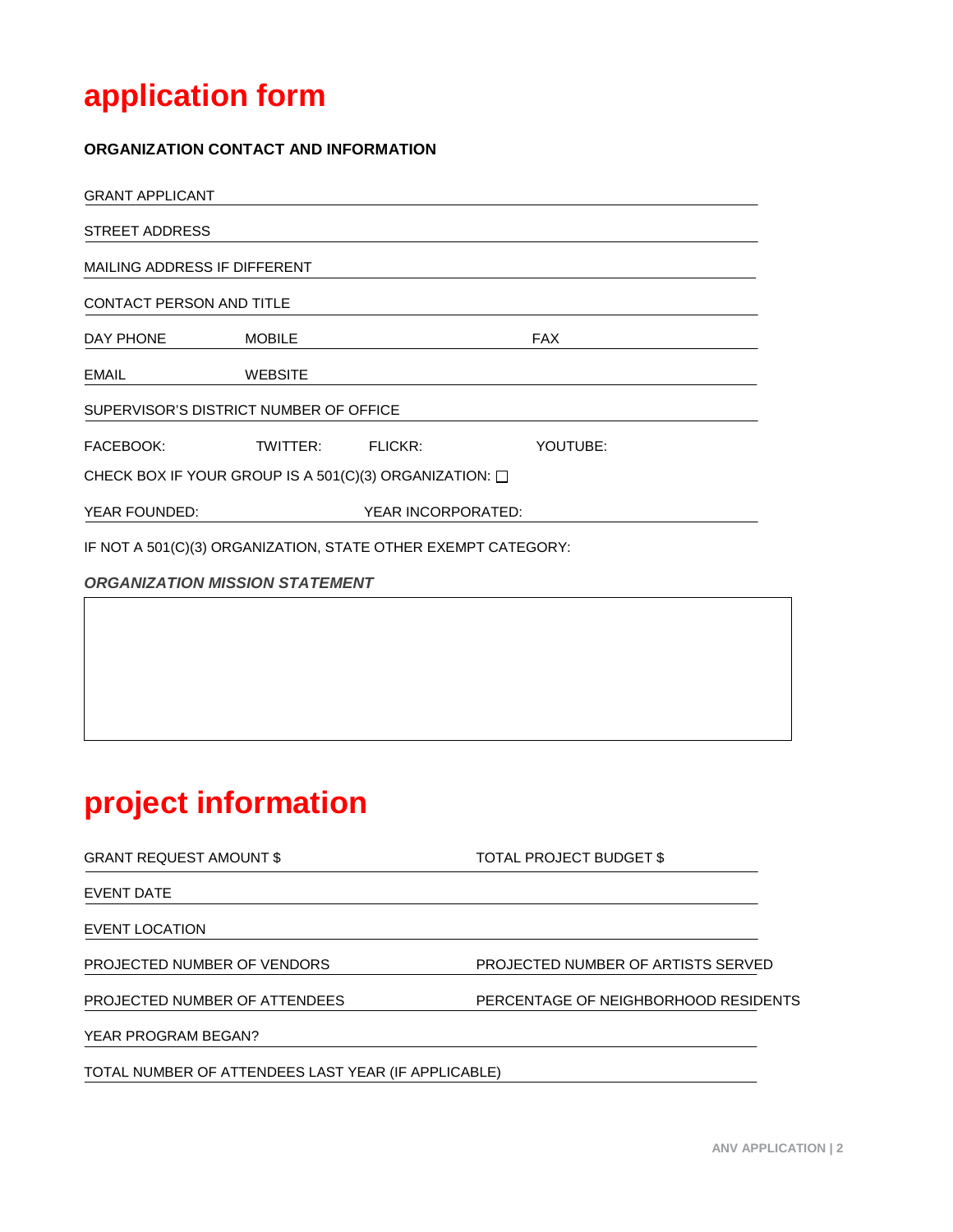#### **PROJECT SUMMARY**

DESCRIBE PROGRAM IN 100 WORDS OR LESS. INCLUDE A DESCRIPTION OF THE PUBLIC EVENT AND HOW GRANT FUNDS WILL BE USED.

# **fiscal sponsor form (please fill out if using a fiscal sponsor)**

| NAME OF SPONSORING ORGANIZATION                    |                |
|----------------------------------------------------|----------------|
|                                                    |                |
| CONTACT PERSON AND TITLE                           |                |
| <b>MAILING ADDRESS</b>                             |                |
| DAY PHONE                                          | <b>MOBILE</b>  |
| <b>FAX</b>                                         |                |
| <b>EMAIL</b>                                       | <b>WEBSITE</b> |
| YEAR OF INCORPORATION AS A 501(C)(3) ORGANIZATION: |                |

#### **MEMORANDUM OF UNDERSTANDING**

OUR ORGANIZATION AGREES TO ACT AS FISCAL SPONSOR FOR THE APPLICANT AND PROJECT LISTED ABOVE. ALL PARTIES HAVE DISCUSSED AND AGREED TO THE RESPONSIBILITIES OF FISCAL SPONSORSHIP.

SIGNATURE OF GRANT APPLICANT:

PRINT NAME DATE

SIGNATURE OF FISCAL SPONSOR:

PRINT NAME DATE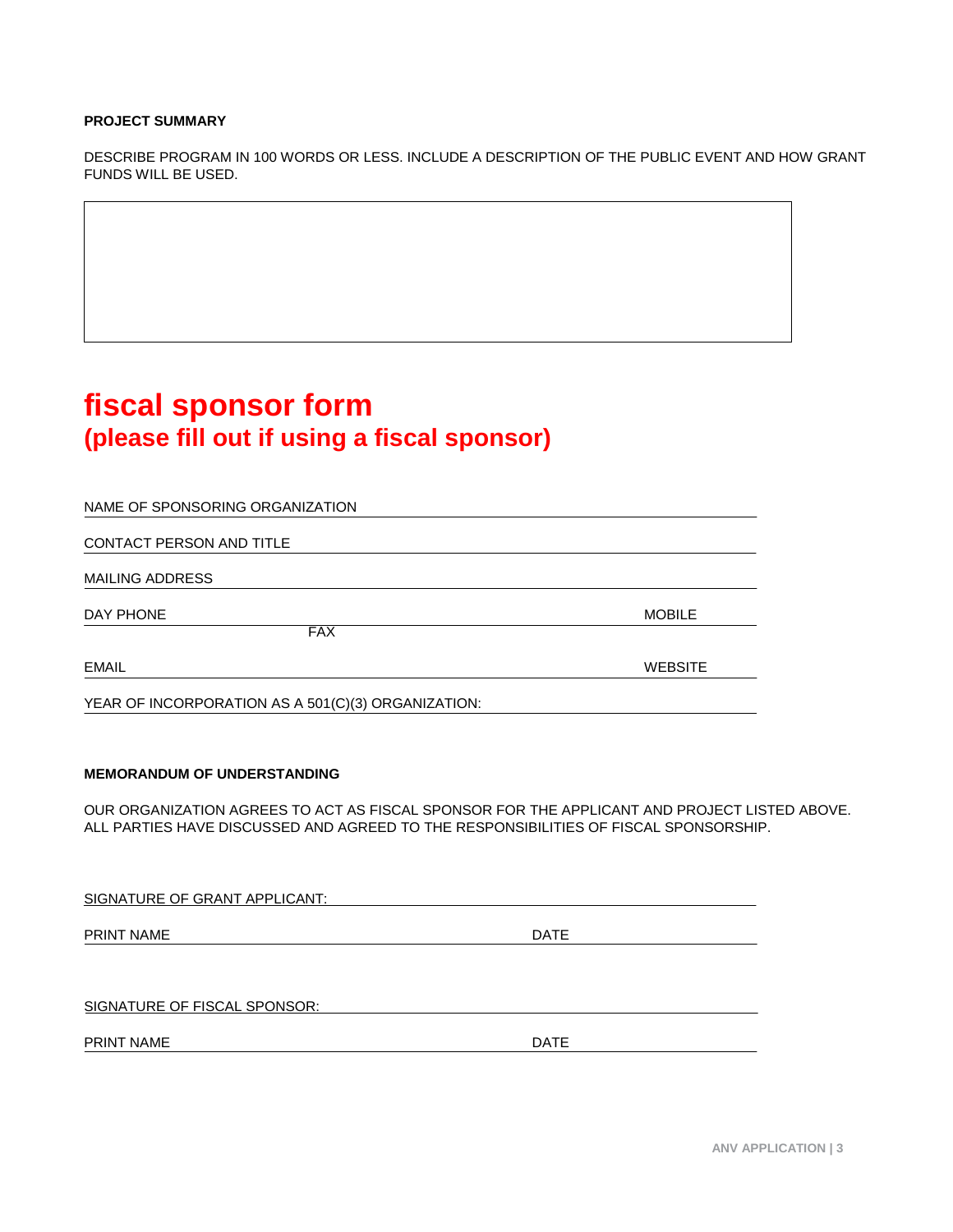# **project proposal**

Describe your proposed project and project goals in detail, referring to the criteria for evaluation. Include a description of your relationship with the target neighborhood and/or community. (One page max, 12 point)

District:

District numbers can be found at[: http://propertymap.sfplanning.org/](http://propertymap.sfplanning.org/)

Provide a detailed timeline of how you will implement this project within the required grant window. Describe your outreach strategies that will assure you achieve the project goals outlined in the previous question. Please also describe your process for engaging partners and community. (One page max, 12 point)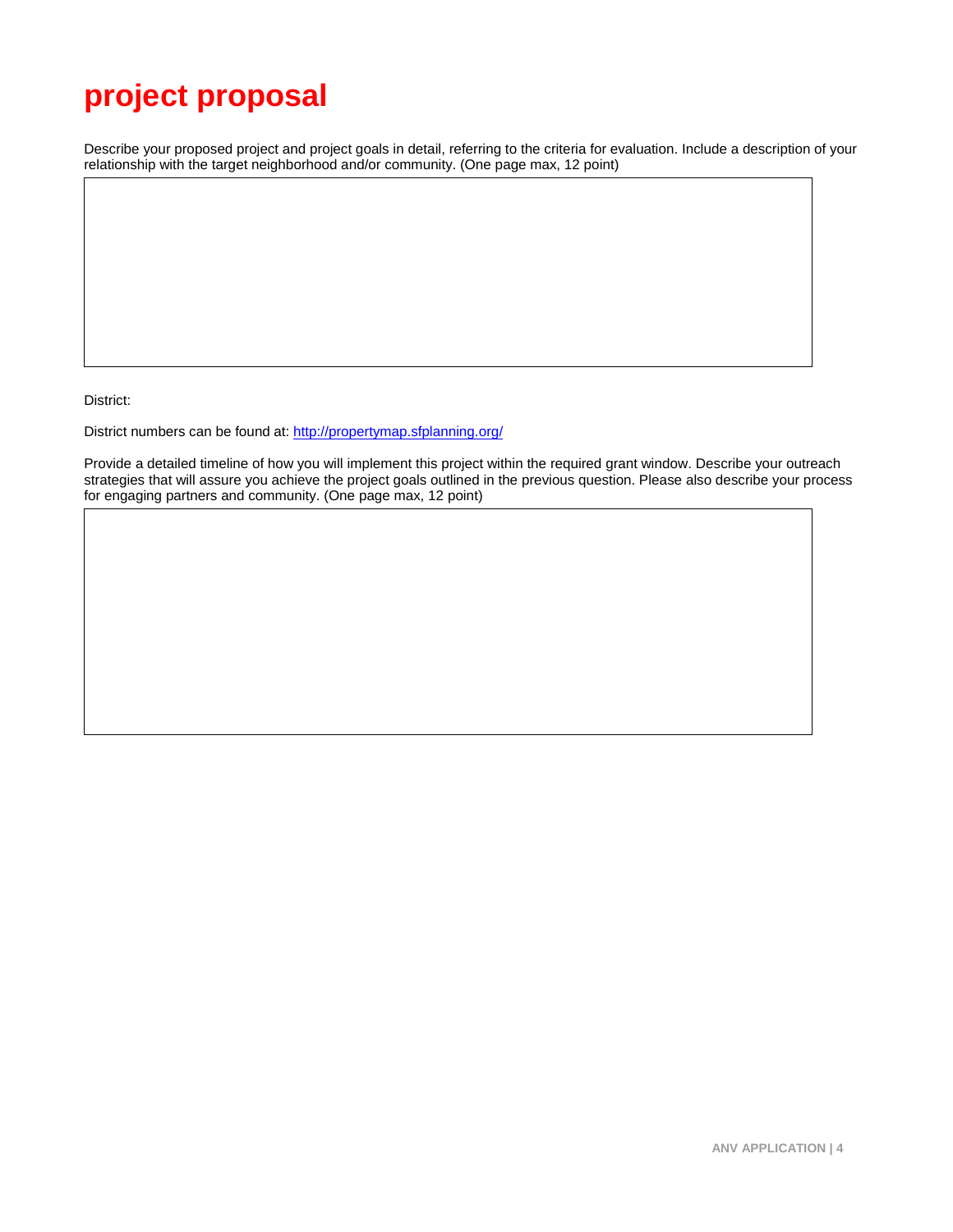# **project budget**

#### **PROJECTED INCOME CONTRIBUTED**

| 1. SFAC ANV GRANT REQUESTED                                                                                                           |                                                                |                    |
|---------------------------------------------------------------------------------------------------------------------------------------|----------------------------------------------------------------|--------------------|
| 2. GOVERNMENT - FEDERAL                                                                                                               |                                                                |                    |
| 3. GOVERNMENT - STATE                                                                                                                 |                                                                |                    |
| 4. GOVERNMENT - LOCAL/MUNICIPAL                                                                                                       |                                                                |                    |
| 5. BUSINESSES/CORPORATIONS                                                                                                            |                                                                |                    |
| 6. FOUNDATIONS                                                                                                                        |                                                                |                    |
| 7. INDIVIDUALS                                                                                                                        |                                                                |                    |
| 8. FUNDRAISING                                                                                                                        |                                                                |                    |
| 9. OTHER (SPECIFY IN BUDGET NOTES)                                                                                                    |                                                                |                    |
| <b>SUBTOTAL CONTRIBUTED</b>                                                                                                           |                                                                |                    |
|                                                                                                                                       |                                                                |                    |
| <b>EARNED</b><br>10. ADMISSIONS/TICKET SALES                                                                                          |                                                                |                    |
| 11. TUITIONS/WORKSHOPS /LECTURE FEES                                                                                                  |                                                                |                    |
| 12. PRODUCT SALES/CONCESSIONS                                                                                                         |                                                                |                    |
| 13. CONTRACTED SERVICES/PERFORMANCE FEES                                                                                              |                                                                |                    |
| 14. OTHER (SPECIFY IN BUDGET NOTES)                                                                                                   |                                                                |                    |
| <b>SUBTOTAL EARNED</b>                                                                                                                |                                                                |                    |
| 15. TOTAL PROJECT SUPPORT (NOT INCLUDING IN-KIND)                                                                                     |                                                                |                    |
| <b>EXPENSE</b>                                                                                                                        | <b>TOTAL PROJECT</b><br><b>EXPENSES:</b>                       | <b>SFAC GRANT:</b> |
|                                                                                                                                       |                                                                |                    |
|                                                                                                                                       | PERSONNEL (INDICATE NUMBERS OF PERSONNEL IN YOUR BUDGET NOTES) |                    |
| 16. ARTISTIC                                                                                                                          |                                                                |                    |
|                                                                                                                                       |                                                                |                    |
|                                                                                                                                       |                                                                |                    |
|                                                                                                                                       |                                                                |                    |
|                                                                                                                                       |                                                                |                    |
| 17. ADMINISTRATIVE<br>18. TECHNICAL AND PRODUCTION<br>19. OTHER SERVICES<br><b>SUBTOTAL PERSONNEL EXPENSE</b><br><b>NON-PERSONNEL</b> |                                                                |                    |
|                                                                                                                                       |                                                                |                    |
|                                                                                                                                       |                                                                |                    |
| 20. PRODUCTION & EXHIBITION<br>21. FACILITY COSTS /RENT<br>22. ADMIN EXPENSES & SUPPLIES                                              |                                                                |                    |
|                                                                                                                                       |                                                                |                    |
|                                                                                                                                       |                                                                |                    |
|                                                                                                                                       |                                                                |                    |
|                                                                                                                                       |                                                                |                    |
| 23. ADVERTISING/MARKETING<br>24. INSURANCE<br>25. FUNDRAISING<br>26. OTHER PROJECT EXPENSES<br>27. ADMIN/INDIRECT                     |                                                                |                    |
| <b>SUBTOTAL NON-PERSONNEL</b>                                                                                                         |                                                                |                    |
| 28. TOTAL PROJECT EXPENSES                                                                                                            |                                                                |                    |
| 29. PROJECT NET                                                                                                                       |                                                                |                    |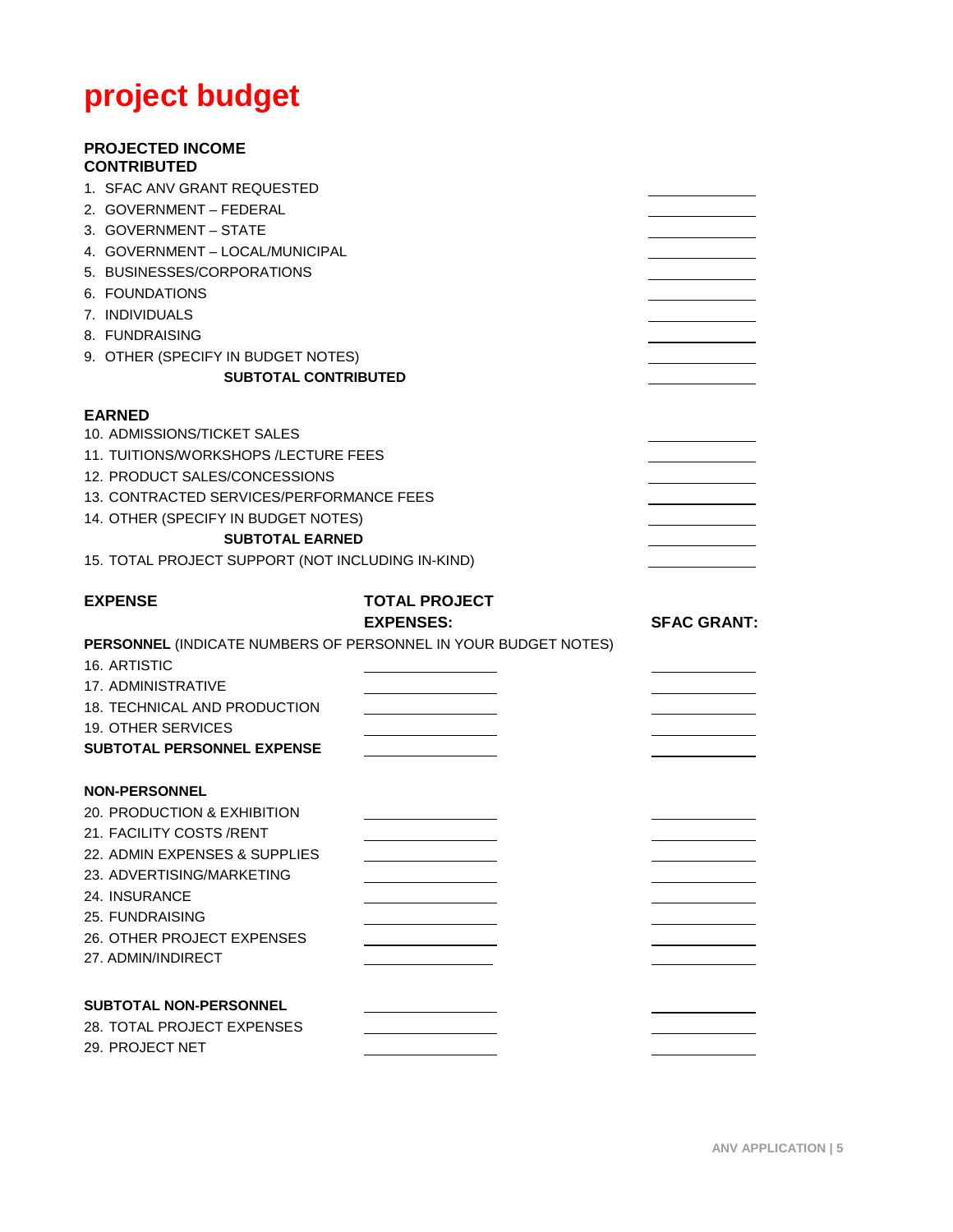# **project budget notes (1 page limit)**

**BUDGET AND BUDGET NOTE INSTRUCTIONS** (you may delete instructions below before submitting your application)

**Project Budget and Budget Notes** represent the financial plan for your project. It is to your advantage to explain your budget in further detail on the additional budget note page (limit one page). Using numbers that correspond to the **Project Budget Form** line items:

- Further describe the nature of the expense/income line item (e.g. "2 workshop presenters x \$50/hour x 2 hours")
- Briefly indicate your plans for obtaining additional support and whether it is secured.
- Indicate if you've had previous success with certain support sources. Explain any large support or expense items.
- Project budgets should not project a deficit.
- If you have a significant fund balance, detail your plans/policies for it.
- If you had significant in-kind support, discuss them in your notes.

#### **PROJECT BUDGET NOTES**

#### **SEE INSTRUCTIONS ON BUDGET NOTES.**

#### **INCOME**

- 1.
- 2.
- 3.
- 4.
- 
- 5.
- 6.
- 7.
- 8.
- 9.
- 10.
- 11.
- 12.
- 13.
- 14.
- 
- 15.

#### **EXPENSE**

- 16.
- 17.
- 18.
- 19.
- 20.
- 21.
- 22.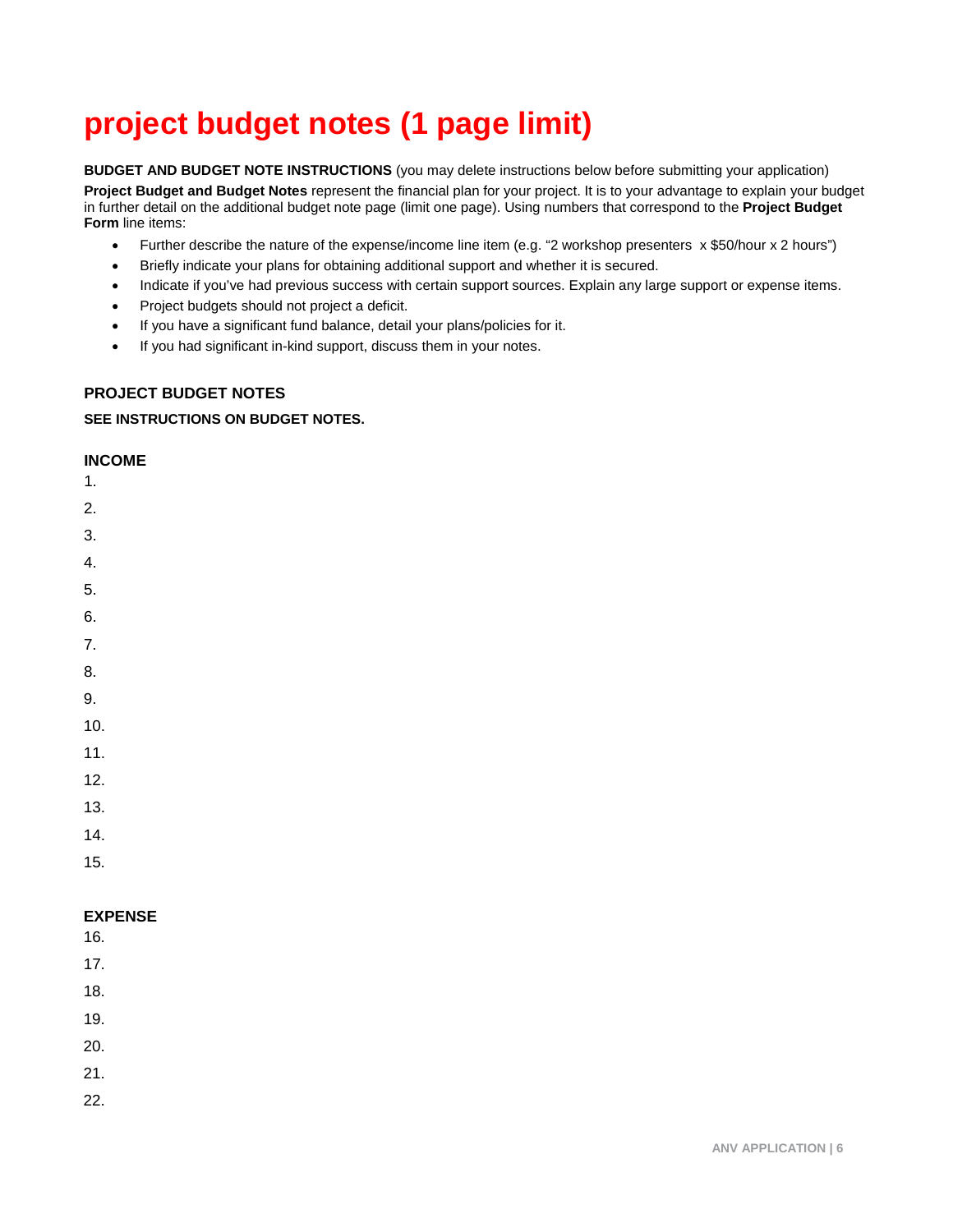**ANV APPLICATION | 7**

- 23. 24. 25.
- 26.
- 27.
- 
- 28.
- 29.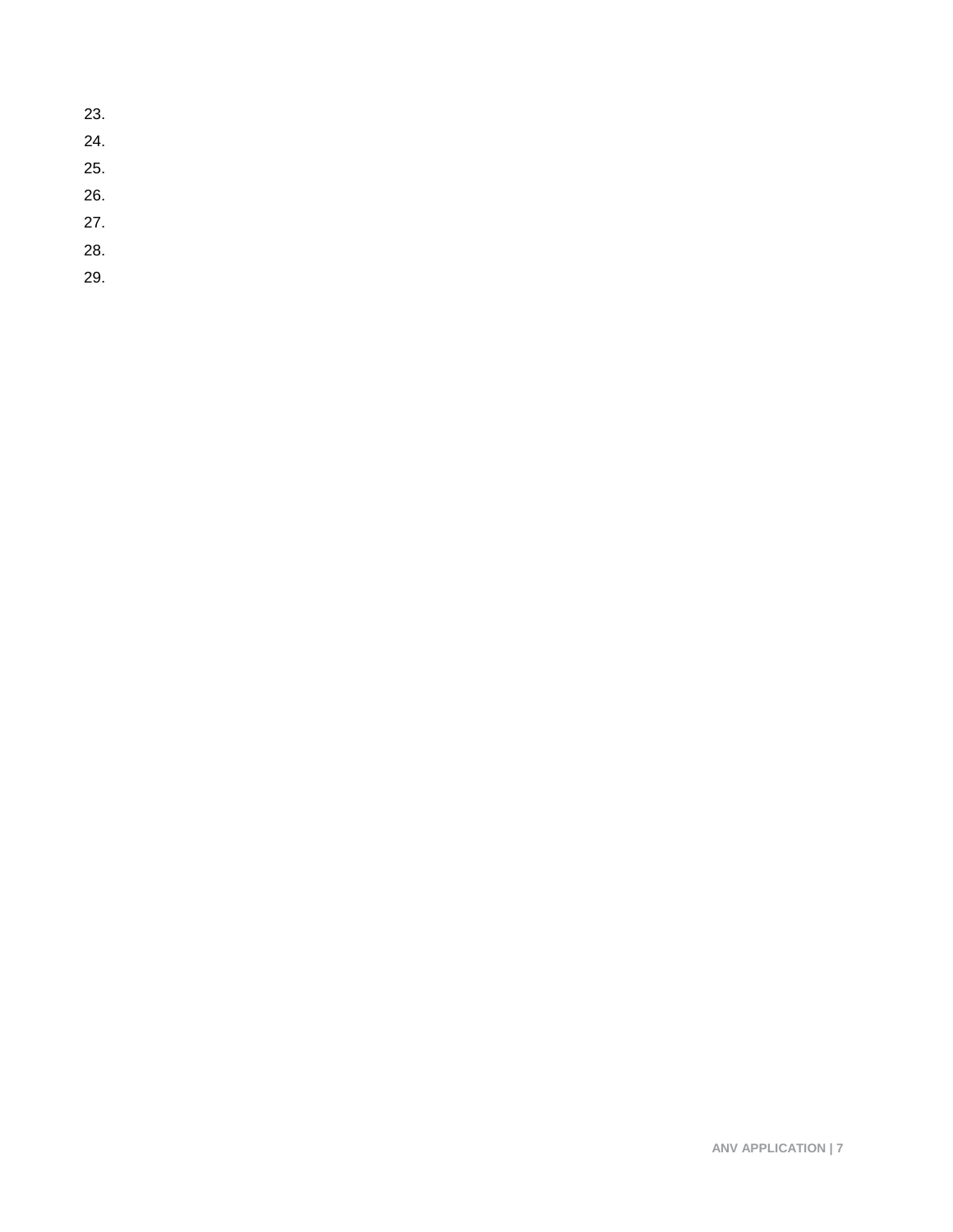# **list of staff members and key personnel**

List of Staff Members and Key Personnel with their organization, title, and role in the proposed project. (One page max, 12 point)

# **list of partners and collaborators**

List of Partners and Collaborators: include their role in the proposed project. (This should include non-arts entities, vendors, merchants etc.) (One page max, 12 point)

# **list of board of directors**

List of Board of Directors with their affiliation, length of time served, and term expiration. (One page max, 12 point)

# **event flier or program from previous year (optional)**